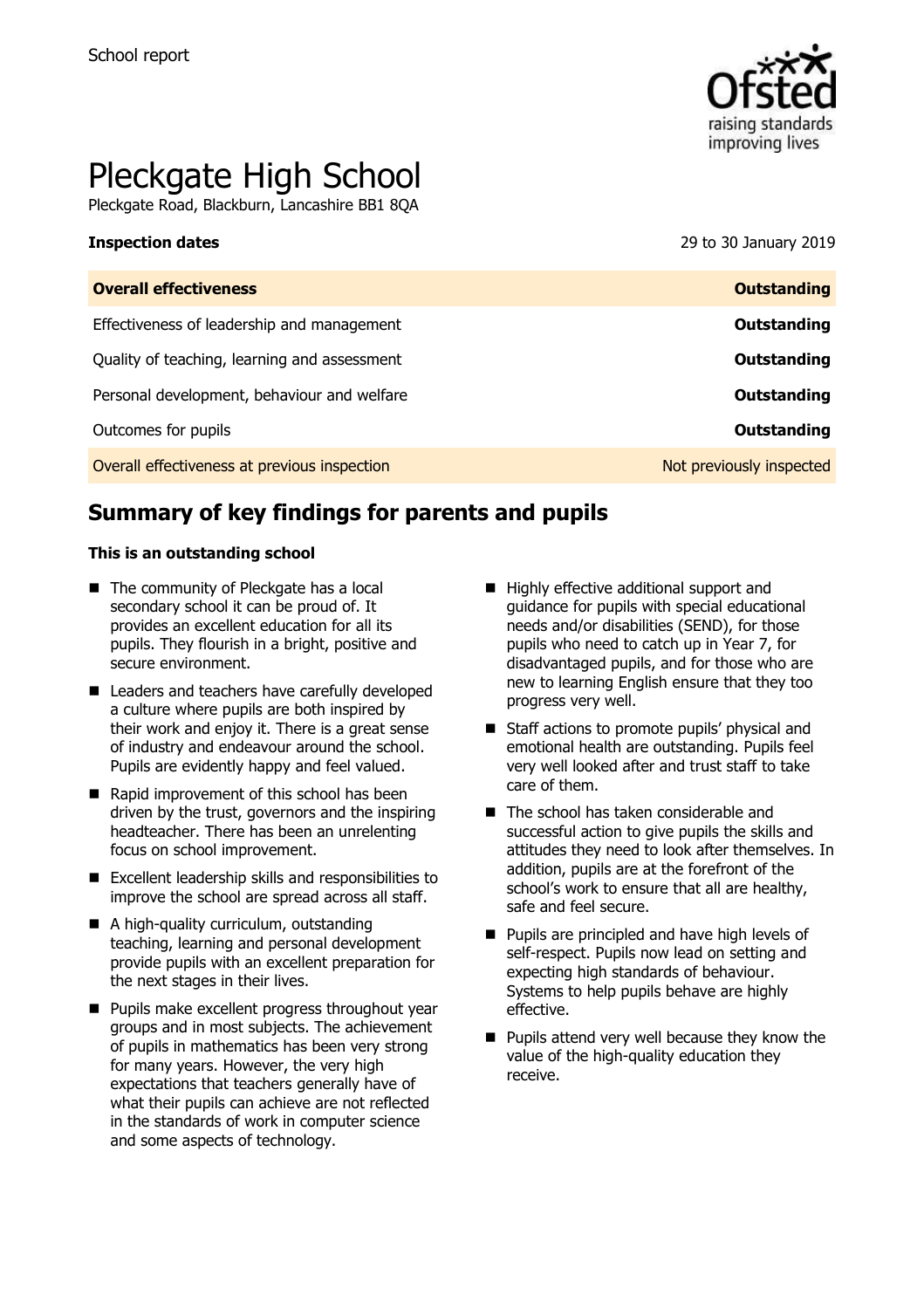

# **Full report**

### **What does the school need to do to improve further?**

**Ensure that teachers of technology subjects and computer science have as high** expectations about what their pupils can achieve as teachers have in other subjects.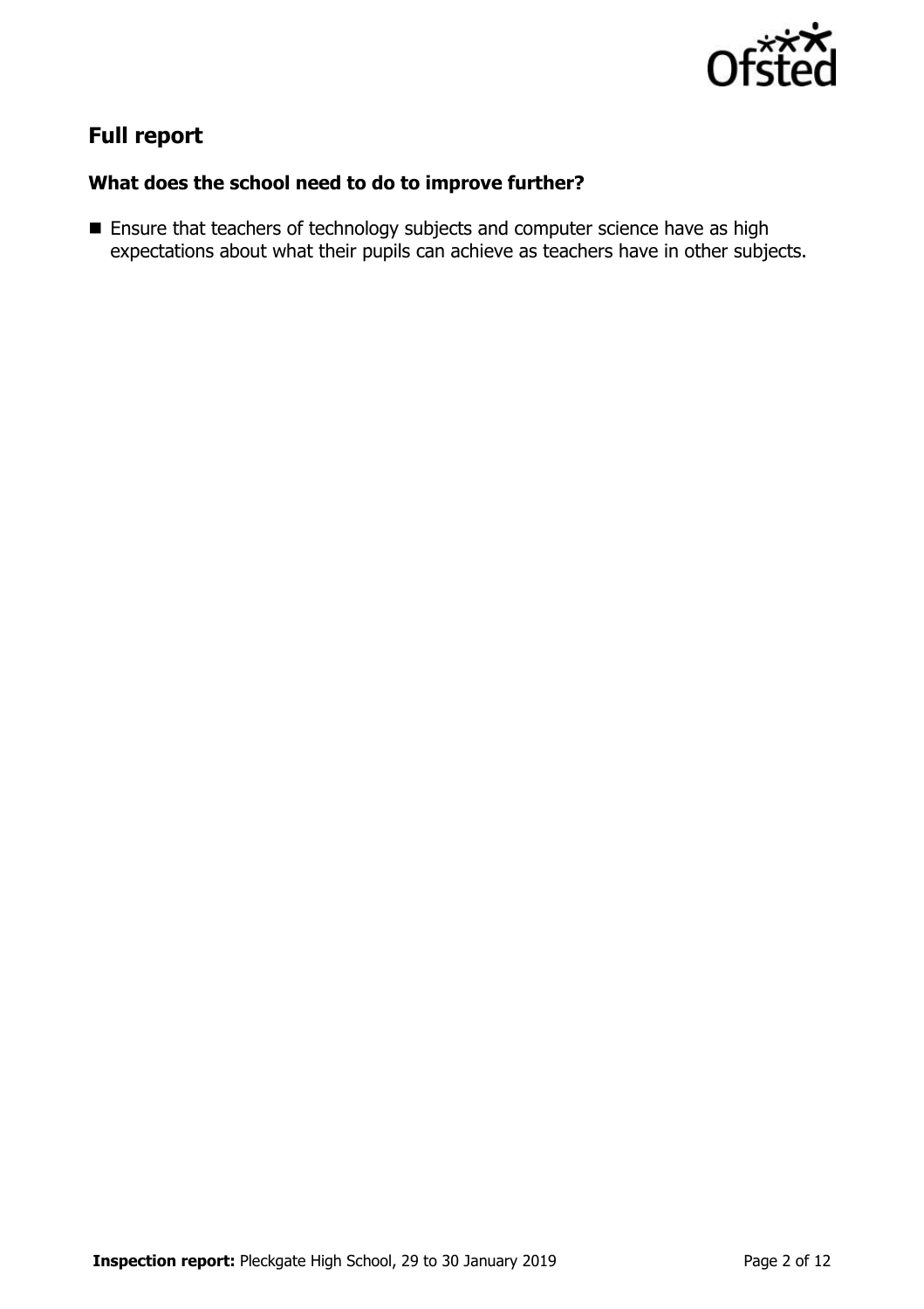

# **Inspection judgements**

### **Effectiveness of leadership and management COULDER COULDER OUTSTANDING**

- Three years ago, as the school opened as an academy, staff morale was very low. Pupils' learning was generally weak. Outstanding leadership by the trust, governors and the new headteacher has transformed the culture of the school. Pupils are now very keen to attend because they feel secure, are happy and they know they are learning very well. Pupils and staff work as a team with a common goal: to excel.
- The school's reputation within the community has soared. Applications to join Year 7 in September are considerably oversubscribed, whereas, three years ago, the school was only admitting about two thirds of the published admission number.
- Since the school became an academy, the personnel in the school's wider senior leadership team have not changed significantly. This layer of leadership, however, has changed radically in terms of the impact it has on improving the pupils' learning and personal development. Leaders of subjects and those with pastoral responsibilities are now excelling in the contributions they make to pupils' lives.
- All leaders are now very clear about their roles and responsibilities. They believe they have the support they need to match what is expected of them. They follow the lead set by the headteacher in ensuring that every decision made is based on what is best for the pupils of Pleckgate High School.
- When older pupils were asked about their experience of their school, they said consistently that it is now so much better. When asked why, again their answers were unequivocal: 'Mr Cocker'.
- Teachers are provided with accurate feedback on the effectiveness of their work. All teachers are helped to improve, and professional development is at the heart of the school's improvement. In addition to training to enhance teachers' understanding of their subject, examination requirements and teaching skills, teachers undertake training to develop as leaders. All staff are encouraged and supported to develop personally and to have good physical and mental health.
- Individual teachers believe that their role is critical to school improvement and that they are now enabled to flourish. The headteacher has successfully begun to strip away tasks from teachers that were not being productive, allowing teachers to concentrate on planning, teaching, assessing and reflecting.
- The outstanding promotion of pupils' spiritual, moral, social and cultural development goes hand in hand with their academic achievements. Pupils' excellent personal development contributes significantly to their highly positive attitudes to learning. School leaders have skilfully developed a culture and ethos that enable pupils to feel safe, secure, grow emotionally and have belief in themselves.
- **Pupils participate in an extensive range of enriching activities. These include regular** activities and 'one off' events. Pupils seek to be part of the local youth parliament after being part of a successful school council and school leadership team. Pupils work with charities and are currently supporting local food banks. There are frequent performing arts activities. Sport features highly. The school works with youth groups to broaden pupils' understanding of their work and how to make positive contributions to it. For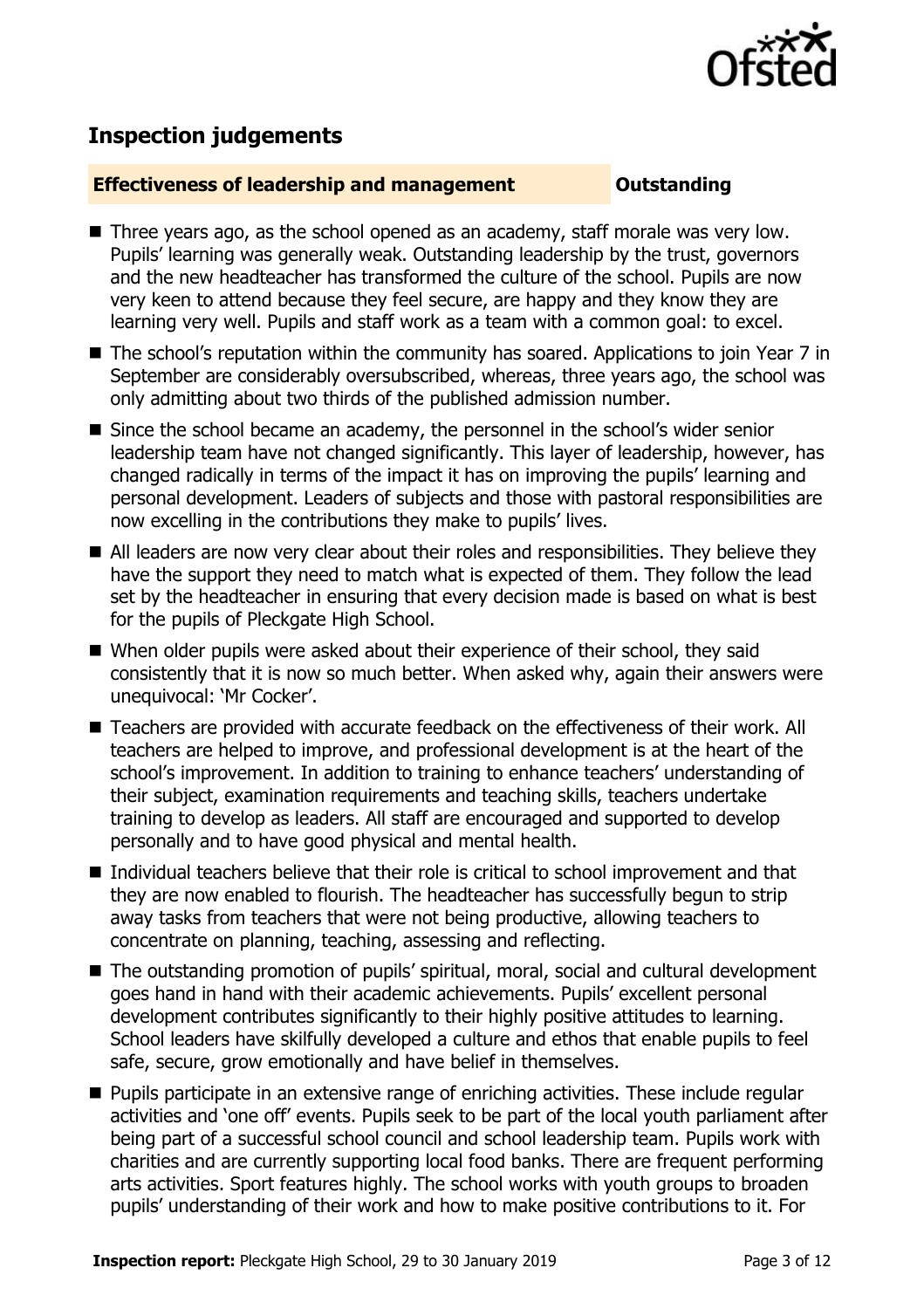

example, using Anne Frank's life and diary as a starting point, visiting youth workers develop pupils' knowledge, skills and confidence to challenge all forms of prejudice and discrimination.

- Leaders at all levels and teachers have a very open approach to learning from other professionals, including experts from beyond the trust. Staff have used the information, advice and guidance intelligently, and this contributes to the school's rapid improvement.
- Leaders are building strong and effective partnerships with the community. The school is constantly striving to improve communications with parents and to involve them in their children's education. The school recognises this is an ongoing and long-term development. The school provides parents with clear, high-quality reports on how their children are performing. It is developing systems to exploit the opportunities that the internet and social media offer to provide virtually instant communication between parents and the school.
- All pupils have a school tablet which they use in classes and take home. Leaders have established very clear protocols on the use of school tablets and indeed the use of pupils' mobile phones while on site. Teachers ensure that pupils use modern technology when it is appropriate to do so. They enable pupils to prepare for working with modern technologies without compromising the development of their basic skills in communication, reading and numeracy.
- **Pupils are very well aware of the dangers that exist through the use of social media,** and they know how to stay safe. The school is also conscious that some pupils may need to limit time spent on tablets and so closes their internet access every night. The school employs sophisticated monitoring systems that alert managers if it appears that any pupil may be trying to access unsuitable material. These are always promptly investigated and there is almost always an understandable explanation. Leaders provide opportunities for pupils to raise any concerns that they may have about themselves, or the welfare of others, through the use of electronic communication.
- A priority for the school, since it opened as an academy, has been to review and adapt the curriculum to promote high standards. The leadership team has shown integrity in not narrowing the curriculum or compromising on ambition simply to improve the school's headline results. For example, despite a much smaller-than-average proportion of pupils starting the academy with high levels of prior attainment, around half of all pupils study science as three separate subjects, and they do so successfully.
- The school receives additional funding to enhance provision for a variety of groups of pupils. These include pupils with SEND, disadvantaged pupils and those Year 7 pupils who need to catch up. In all cases, these funds are very well managed and are making significant contributions to improving the learning, personal development and wellbeing of these pupils.

### **Governance of the school**

■ The local governing body forms an integral part of the highly effective leadership structure of the school. By normal standards, it is a small governing body, but it is very efficient. There is clarity about where governors sit in the chain of accountability. They have skilfully held the headteacher to account for school improvement, knowing when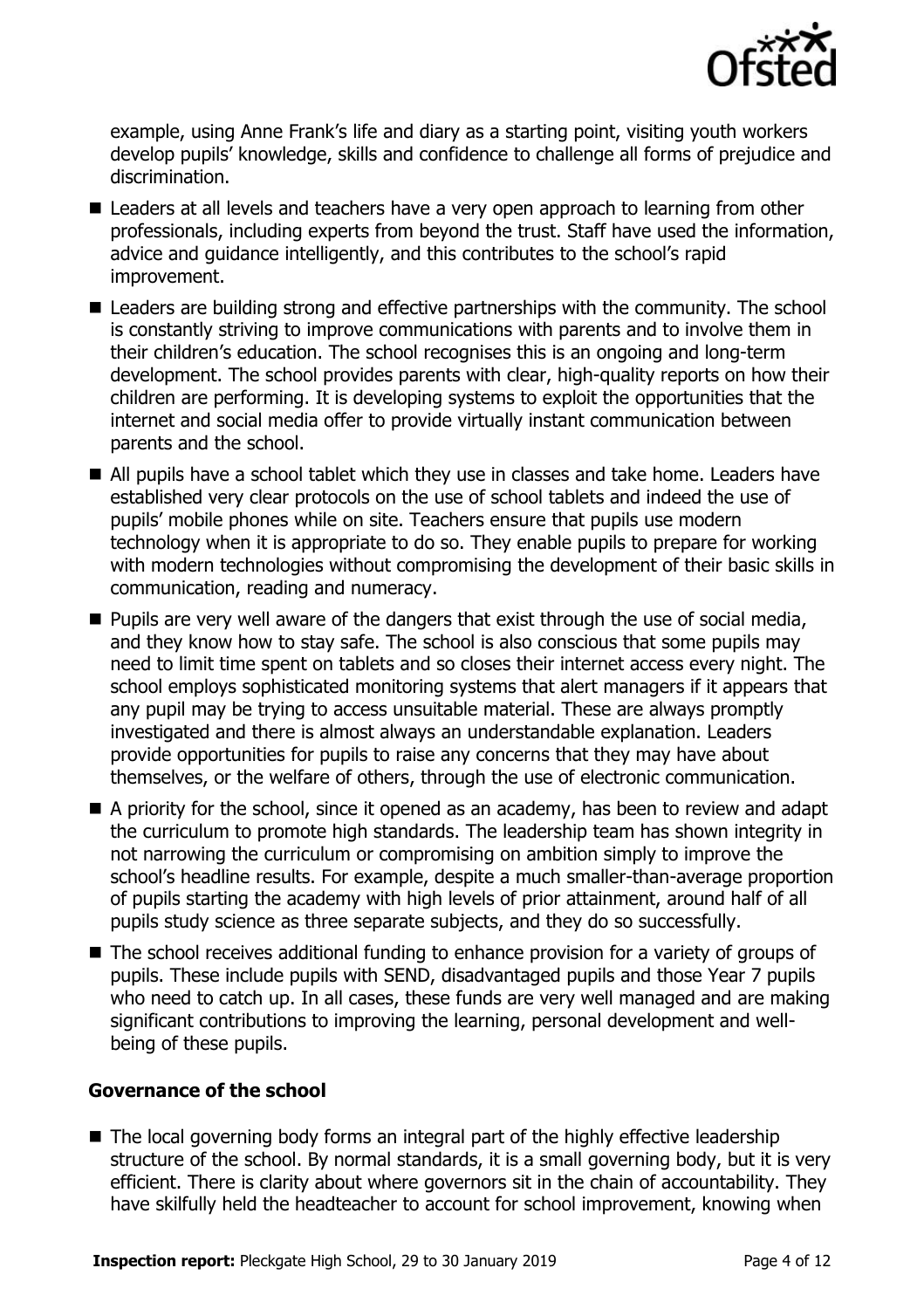

to support him and when to challenge him.

Governors accurately describe the improvements the school has made and fully understand what has driven these. They also know about those aspects of the school that have not improved quite as quickly as the rest. Governors diligently ensure that systems to manage the school's finances and safeguarding are robust.

### **Safeguarding**

- The arrangements for safeguarding are effective.
- Leaders have created a culture where pupils are at the forefront of ensuring that the school provides a safe environment in which to learn. Pleckgate High School pupils constantly model a caring disposition for their peers and indeed for everyone they meet. They do this because they believe it is the right way to live their lives. They are also prepared to speak up when they see injustice or think something is wrong. This culture is backed up with considerable staff expertise and highly effective procedures.
- Every opportunity is taken to promote safety through teaching pupils how to identify and deal with potential dangers. This includes the use of social media, when pupils are out and about in their communities and when at home.
- The school reviews the effectiveness of safeguarding frequently. Leaders use this information to improve already robust systems.
- **Procedures to recruit only suitable persons to new posts and train them are robust and** of high quality. All staff are well trained to respond to concerns they may have about a pupil and know how to respond to a pupil disclosing information to them.

### **Quality of teaching, learning and assessment <b>Caucalian** Outstanding

- Leaders have quickly and systematically improved the quality of teaching throughout the school so that, now, it is outstanding.
- Leaders and teachers, generally, know in impressive detail what pupils have learned in their primary school and how well they have learned it. This enables teachers to teach appropriate topics at precisely the right level. It also enables leaders to organise and implement systems to support those pupils who need additional help to catch up or to learn more effectively. So, in most subjects, pupils learn very well right from the start of Year 7.
- Teachers of computer science do not have a clear enough understanding of the skills and knowledge that their pupils have developed at primary school, however. This results in these teachers setting work that is not challenging enough for the pupils they are teaching. In this subject, pupils are not achieving as well as they could. Achievement in some aspects of technology is also restricted because the more able pupils are not given sufficient opportunities to excel.
- The teaching of mathematics has been very strong for a considerable length of time. Despite pupils generally starting Pleckgate High School with low standards in mathematics, they make excellent progress and, by the time they leave in Year 11, have more than caught up. Teachers are well qualified and bring a range of experience. Teachers set their sights very high when planning learning. Indeed, they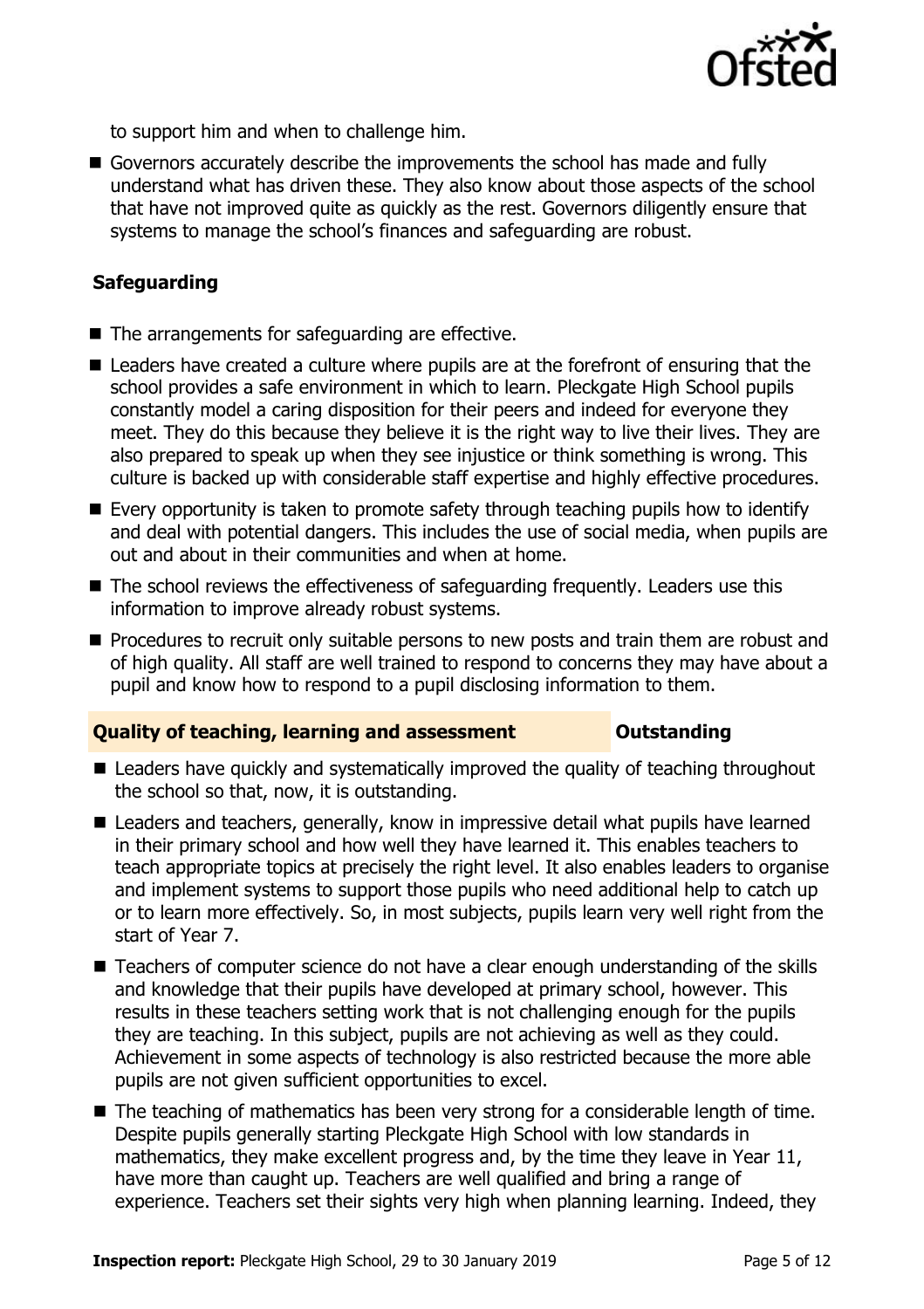

often encourage pupils in key stage 4 to work on some aspects of the A-level curriculum.

- Throughout the school, relationships between staff and pupils are very positive. Teachers prepare activities that are enjoyable. Teachers are confident and do not mind if they occasionally get something wrong and learning falters. They are adept at sensing when pupils begin to develop minor misconceptions, and they quickly adapt to ensure that pupils remain fully engaged and learning.
- All teachers know they have a responsibility for improving the low literacy and numeracy standards that pupils tend to have when they start in this school. Teachers collaborate about how best they can, within their subject, help pupils improve their basic skills. This has a significantly positive impact on pupils' progress in those areas.
- Leaders have produced very clear policies on homework and on the feedback that teachers are expected to give pupils on the quality of their work. Teachers typically carefully follow the school's marking policy and, when they do, pupils benefit from their valuable feedback.

### **Personal development, behaviour and welfare <b>COUTS** Outstanding

### **Personal development and welfare**

- The school takes its work to promote pupils' personal development and welfare very seriously, and it is outstanding.
- The school seeks to provide an extensive range of opportunities for all pupils to grow spiritually, socially, morally and culturally. It also provides extensive opportunities for pupils to develop their leadership skills. As a result, younger pupils see excellent role models in their older peers.
- Complex issues that confront young people are highlighted and discussed throughout the school and extensively throughout the school's excellent religious education curriculum. Pupils are expected to think deeply about their beliefs and express them. Topics including extremism, a person's sexual identity and social justice are discussed maturely.
- Some pupils are trained to support others to improve their mental health and their resilience when experiencing difficulties. The school's 'empathy room' is managed by pupils. This is a place where pupils can find calm, where there are people to listen to them, and where there is an opportunity to seek advice and support. Whole-year group days are organised that enable pupils to reflect on what they think of themselves, and then how to bring about positive change in their lives.
- $\blacksquare$  The few pupils that attend alternative provision do so with the intention of them returning to full-time education at Pleckgate High School. The school works closely with these providers, monitoring pupils' progress, welfare and personal development. These pupils benefit considerably from this highly specialised support.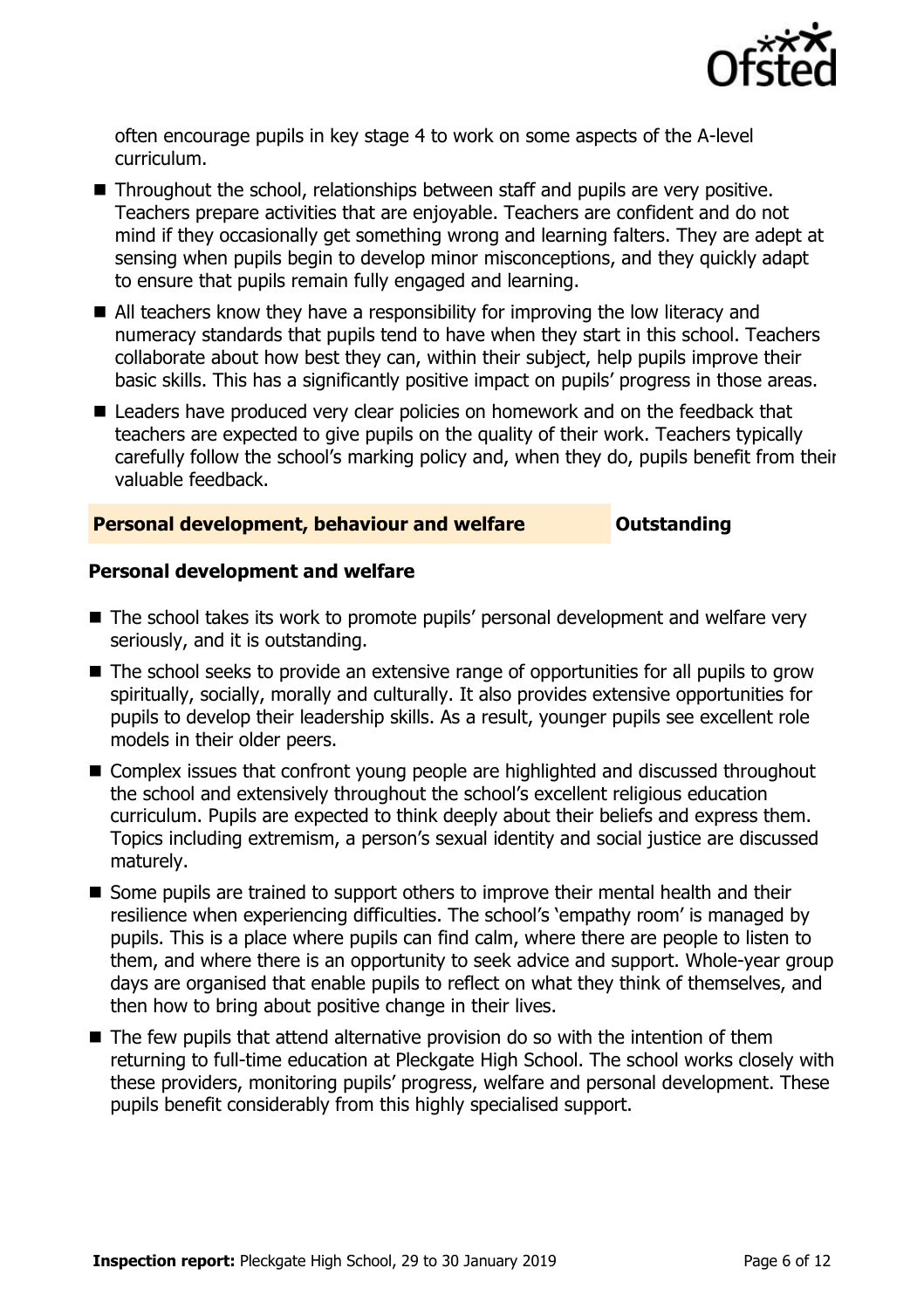

### **Behaviour**

- $\blacksquare$  The behaviour of pupils is outstanding.
- Pleckgate High School pupils are proud of their school and are keen to tell you all about it. They recognise the opportunities that they have to learn and develop. They are enthusiastic to engage with the extensive range of activities available to them. Pupils' appreciation of the quality of education is reflected in their above-average attendance. This is particularly significant as the school has a high proportion of disadvantaged pupils who, nationally, tend not to attend as well as other pupils.
- **Pupils'** attitudes to their learning are highly positive and this makes a considerable contribution to high levels of achievement. Interruptions to learning are extremely rare and, when they do happen, are condemned by other pupils.
- This is a very harmonious school. Relationships between pupils from different cultural and social backgrounds are excellent. Similarly, relationships between adults and pupils are almost exclusively positive. However, there is a very small number of Year 8 boys who do not meet the high standards displayed by the rest because they are not always respectful to all adults.
- When pupils return from an absence of more than a few days, they take part in an excellent catch-up programme in which they are given dedicated time and support to make up work that they would have missed. This helps pupils maintain their high levels of achievement.
- All staff, and particularly school leaders, work skilfully to help those pupils who find it difficult to behave to learn how to understand themselves and to control their emotions. There are many different forms of support for these pupils. No pupil has been permanently excluded from the school since it became an academy. The use of temporary exclusions is well below the national average and is decreasing.
- A key and powerful element to attaining such high standards of behaviour is the enthusiasm that pupils have to be at the forefront of behaviour management. Many pupils are trained in a wide variety of support groups. Anti-bullying is led by the pupil body and mainly through anti-bullying ambassadors. Police have worked with the school to help train some pupils to lead on restorative justice programmes.
- High standards of behaviour are achieved because pupils have very high moral standards. They want their school to be a positive place to work in, and pupils take effective steps to ensure that behaviour, generally, is excellent.

### **Outcomes for pupils Outstanding**

■ Pupils joining Pleckgate High School usually do so with standards in reading, literacy and numeracy that are significantly lower than average. As the quality of teaching has improved in Pleckgate, so has the progress made by pupils. In 2017, pupils leaving Year 11 made much higher than average progress, and they had caught up with standards nationally. Headline figures for the progress that leavers made in 2018 appear to be less strong. However, deeper scrutiny of the performance of various pupil ability groupings shows that most pupils achieved well and that the very large number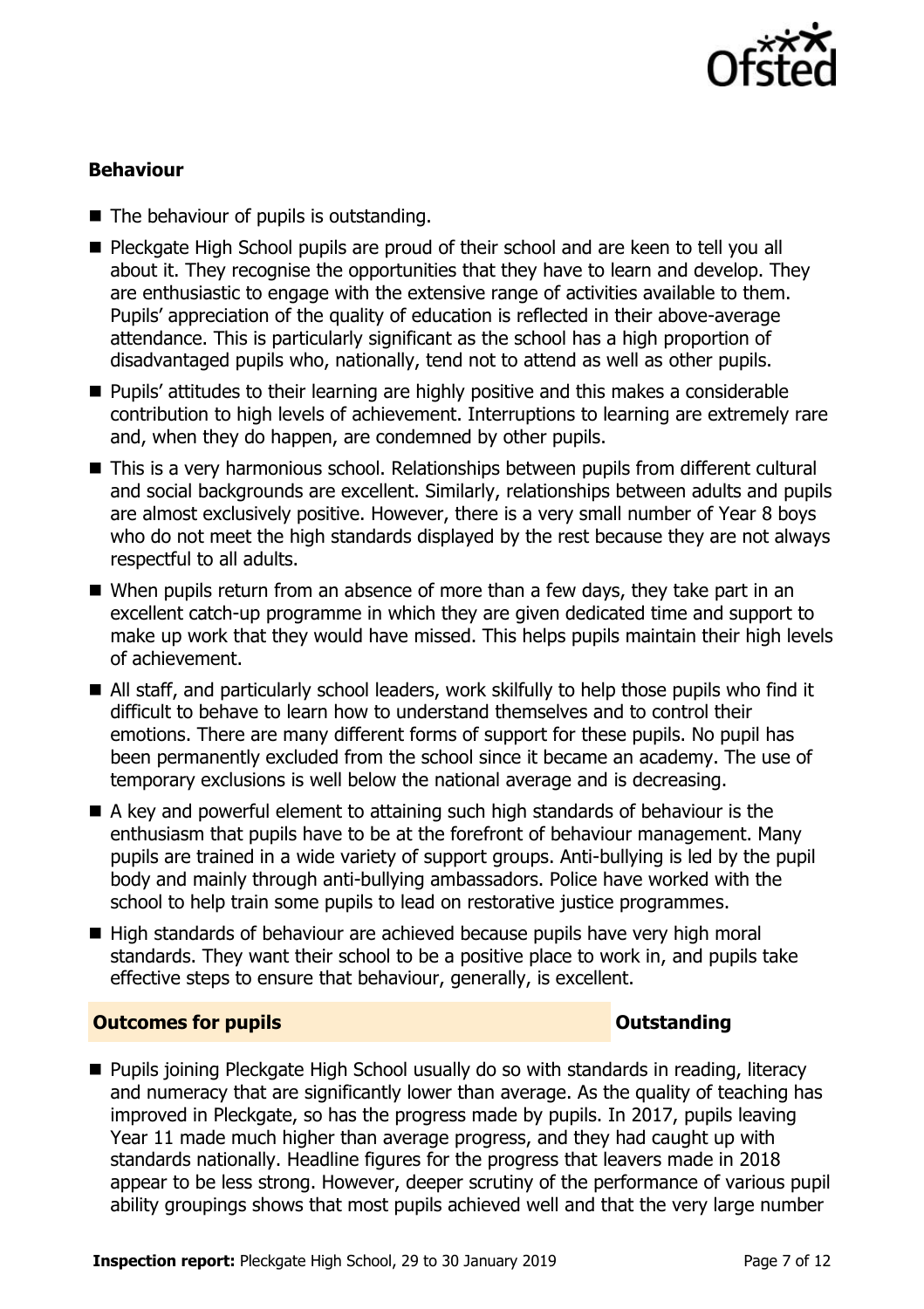

of previously low-attaining pupils made much better progress than their peers nationally. However, physical education and technology did not respond as quickly as other departments to the new, reformed qualifications, resulting in weaker than usual progress in 2018.

- The school's assessment information and pupils' work confirm that throughout different year groups, and across a broad range of subjects, the progress made by pupils currently in the school is outstanding.
- Despite starting with weak mathematical understanding when joining Year 7, pupils currently in Year 11 are displaying mathematical standards much higher than seen nationally, demonstrating very high levels of progress. Pupils' achievement in mathematics has been for many years very strong, and rightly continues to be a flagship for the school.
- **Pupils make strong progress in most other subjects, and particularly so in English and** history. Progress in science is improving quickly. Progress overall is as strong in Year 7, and across the whole of key stage 3, as it is in key stage 4.
- Leaders are knowledgeable about the needs of individual pupils with SEND. They are able to identify exactly what support these pupils need, and they communicate this to subject specialists. Teachers and teaching assistants adapt activities and support so that the pupils with SEND make at least as strong progress as other pupils in the school, and sometimes stronger.
- Approaches similar to those adopted to support pupils with SEND are applied to those pupils who need to catch up in Year 7, to disadvantaged pupils and to any pupils who are new to learning English. Highly effective leaders provide teachers with specific and accurate guidance on how to help these pupils. Teachers match leaders' very high expectations of what these pupils can achieve. As a result, there are little or no discrepancies between groups of pupils. Nor are there any significant differences between the achievement of boys and girls.
- **Pupils at Pleckgate High School are extremely well prepared for their next stages in** education or training. Their positive and successful experiences of learning have given them an eagerness to continue with their studies. Teachers systematically build pupils' independent learning skills by developing their resilience when faced with difficulties. Pupils are encouraged to be inquisitive and are prepared to question things they do not understand or might disagree with. They use modern technologies well to support their own learning. Pupils have very principled approaches to life and learning. They generally show respect for others and are confident and ambitious. Pupils are well informed about the opportunities that exist for them beyond school and how to achieve their ambitions. Almost all pupils in 2018 went on to further their learning on courses that match their aspirations.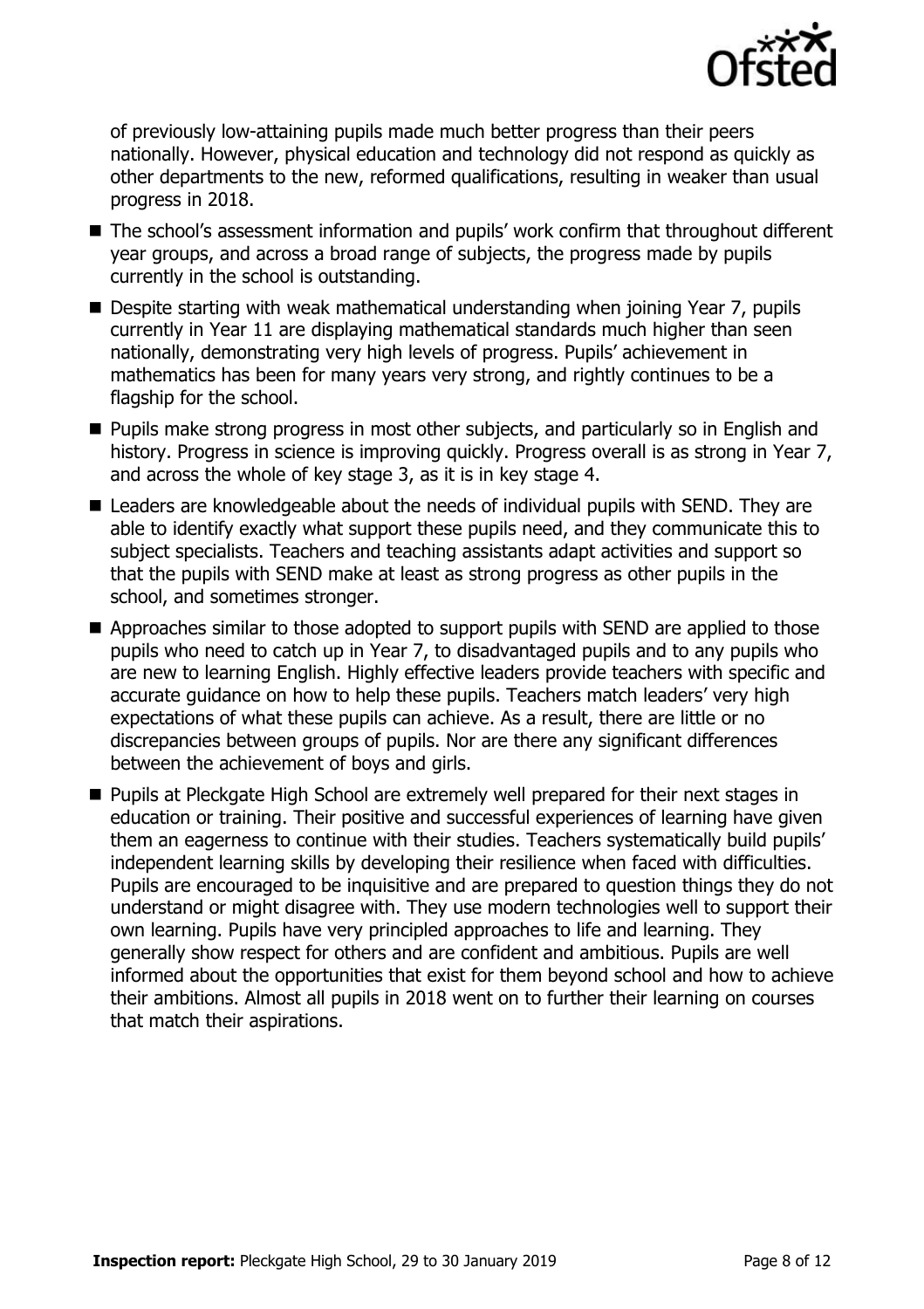

# **School details**

| Unique reference number | 142088                |
|-------------------------|-----------------------|
| Local authority         | Blackburn with Darwen |
| Inspection number       | 10057904              |

This inspection of the school was carried out under section 5 of the Education Act 2005.

| Type of school                      | Secondary Comprehensive  |
|-------------------------------------|--------------------------|
| School category                     | Academy converter        |
| Age range of pupils                 | 11 to 16                 |
| Gender of pupils                    | Mixed                    |
| Number of pupils on the school roll | 1065                     |
| Appropriate authority               | Board of trustees        |
| Chair                               | Desmond Callaghan        |
| <b>Headteacher</b>                  | <b>Mark Cocker</b>       |
| Telephone number                    | 01254 249 134            |
| <b>Website</b>                      | www.pleckgate.com        |
| <b>Email address</b>                | info@pleckgate.com       |
| Date of previous inspection         | Not previously inspected |

### **Information about this school**

- The school converted to an academy in February 2016 and became part of the Education Partnership Trust. At that time, the predecessor school required improvement to be a good school. Prior to that, the predecessor school had required special measures.
- The Education Partnership Trust receives government funding for the school. It is ultimately accountable for the school's performance. The trust also provides the school with central services, including human resources management, financial management, marketing, health and safety and website support. The trust delegates some responsibilities to the local governing body, including monitoring the performance of the headteacher.
- The current headteacher took up post in the predecessor school one month before it converted to an academy. With one exception, the current leadership team were in post at the time of academy conversion. About one third of the teaching staff are new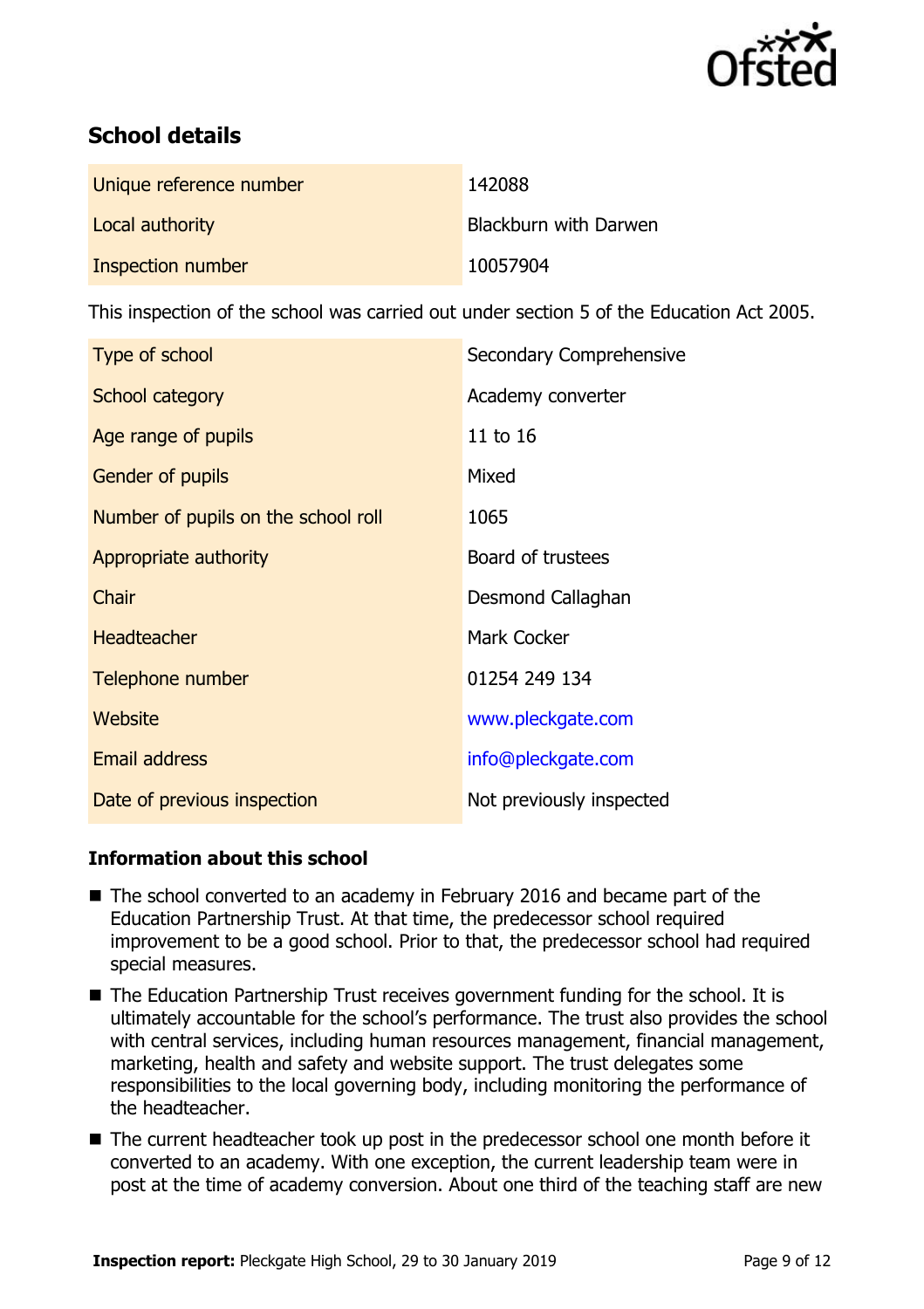

to the academy.

- A much larger proportion of pupils than average speak English as an additional language. A larger-than-average proportion of pupils are disadvantaged.
- As an alternative to Pleckgate High School, a small number of its pupils currently attend The Heights, Blackburn. In addition, a very small number are tutored at home.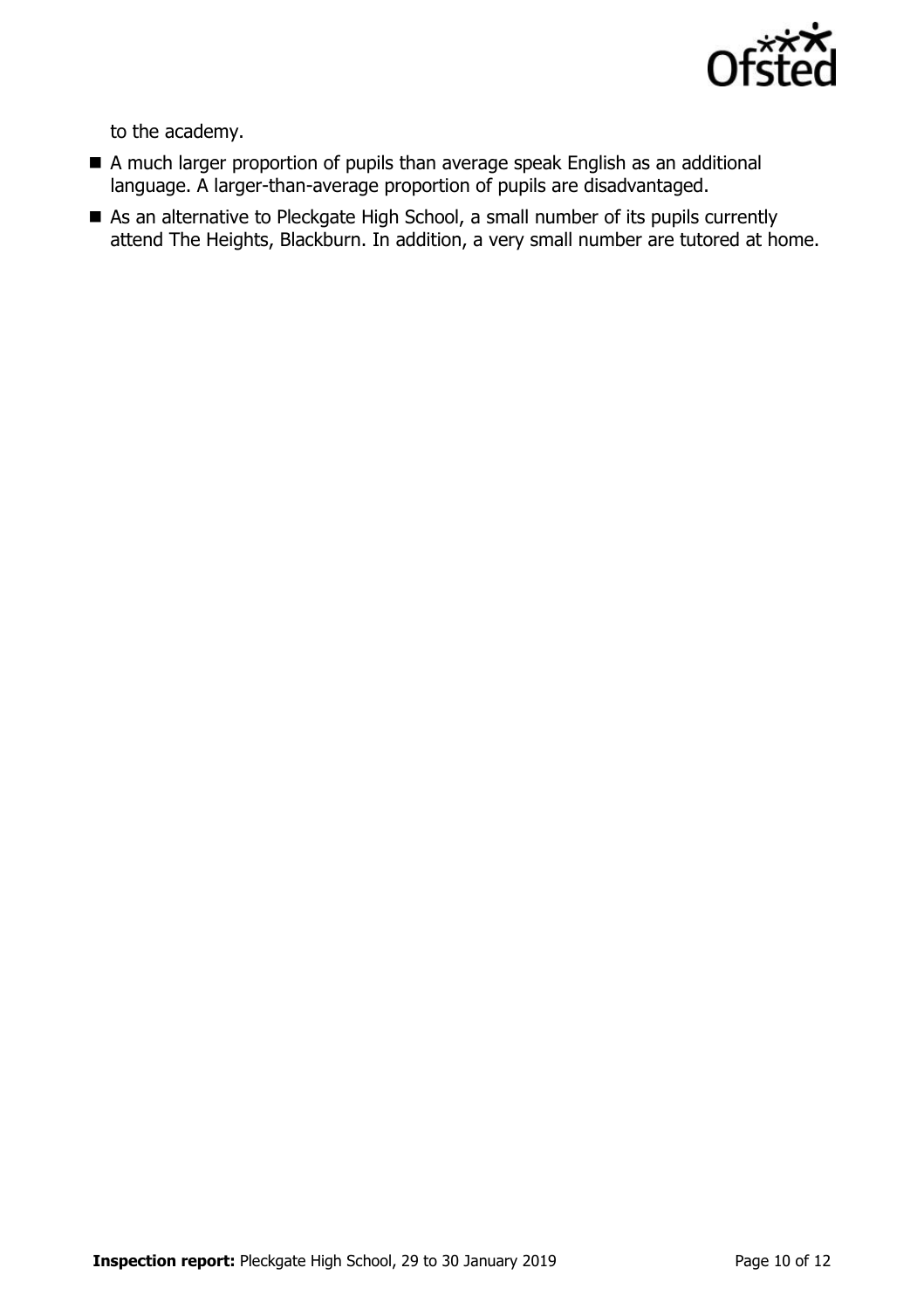

# **Information about this inspection**

- Inspectors held meetings with the headteacher and other leaders and managers. The lead inspector met with three members of the governing body, one of whom is also the chair. The lead inspector met with the chief executive officer of the Education Partnership Trust.
- Inspectors met with three groups of pupils. They also talked to and observed pupils during their social times.
- Inspectors met with two groups of teachers and also spoke to individual teachers.
- School documents were scrutinised, including safeguarding checks and information about pupils' achievement, attendance and behaviour. Inspectors considered the school's records of checks on the quality of teaching.
- Inspectors visited classrooms, sometimes with leaders, to speak with pupils, look at their work and observe their learning.
- The headteacher and other senior leaders were party to many of the inspection activities.
- Ofsted received 11 communications from parents by text. These, and 65 parental responses to Parent View, were taken into account by inspectors. Inspectors also considered the views of 71 members of staff and 127 pupils who submitted their views through an inspection questionnaire.

### **Inspection team**

| Neil Mackenzie, lead inspector | Her Majesty's Inspector |
|--------------------------------|-------------------------|
| Dawn Farrent                   | <b>Ofsted Inspector</b> |
| Dympna Woods                   | Ofsted Inspector        |
| Colin Bell                     | Ofsted Inspector        |